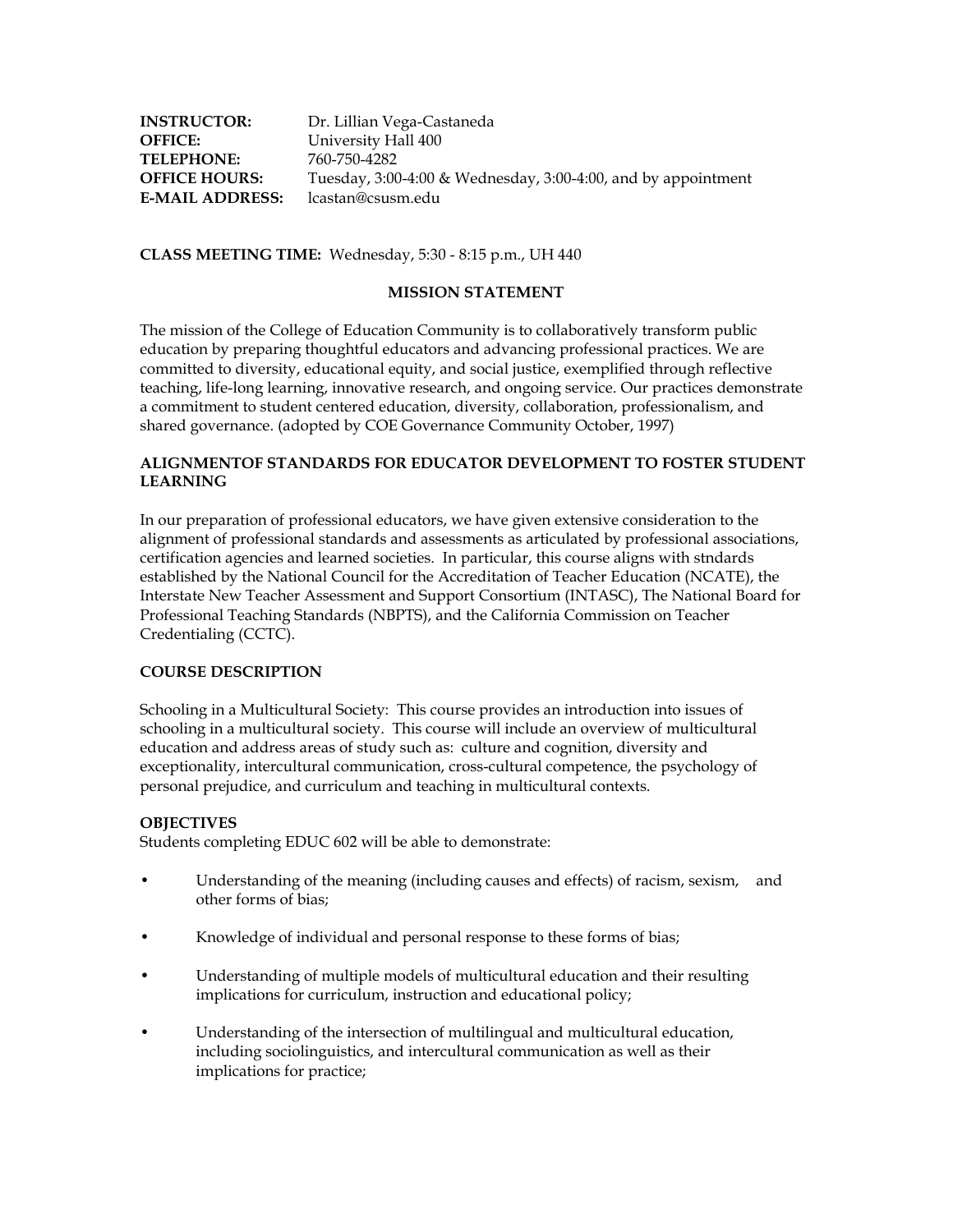- Knowledge, skills and dispositions required to transform educational systems and practices from monocultural to multicultural education;
- Understanding of the historical experience of various ethnic groups in American schools and schooling;
- Discuss school-level strategies targeted toward more just and equitable education;
- Ability to report, interpret, analyze and synthesize complex information, and
- University-level competence in information literacy, use of technology and oral and written communication.

## **REQUIRED TEXTS**

Castaneda, L. V. (2000). Reader. Schooling in a Multicultural Society. San Marcos, CA: Customized materials.

Devillar, R. A., Faltis, C. J. and Cummins, J. P. (1994). Cultural diversity in schools: From rhetoric to practice. Albany, NY: SUNY Press.

Spindler, G. D. (1997). Education and cultural process: anthropological approaches. Prospect Heights, Ill: Waveland Press.

#### **RECOMMENDED TEXT**

Perry, Theresa and James W. Fraser. Freedom's Plow. Routledge, New York and London.

### **COURSE REQUIREMENTS**

Each student will be expected to attend class regularly and participate in class discussions. More than three unexcused absences may result in the student being dropped from the course.

## **The Governance Community of the College of Education has adopted the following policy as of 12/19/97:**

#### **Attendance Policy**

**Due to the dynamic and interactive nature of courses in the College of Education, all students are expected to attend all classes and participate actively. At a minimum, students must attend more than 80% of class time, or s/he may not receive a passing grade for the course at the discretion of the instructor. Individual instructors may adopt more stringent attendance requirements. Should the student have extenuating circumstances, s/he should contact the instructor as soon as possible.**

#### **ASSIGNMENTS**

| 3 introspections                          | 30 points |
|-------------------------------------------|-----------|
| 1 community description                   | 25 points |
| Readersí workshop leadership presentation | 10 points |
| 1 research paper/presentation             | 25 points |
| Attendance and participation              | 10 points |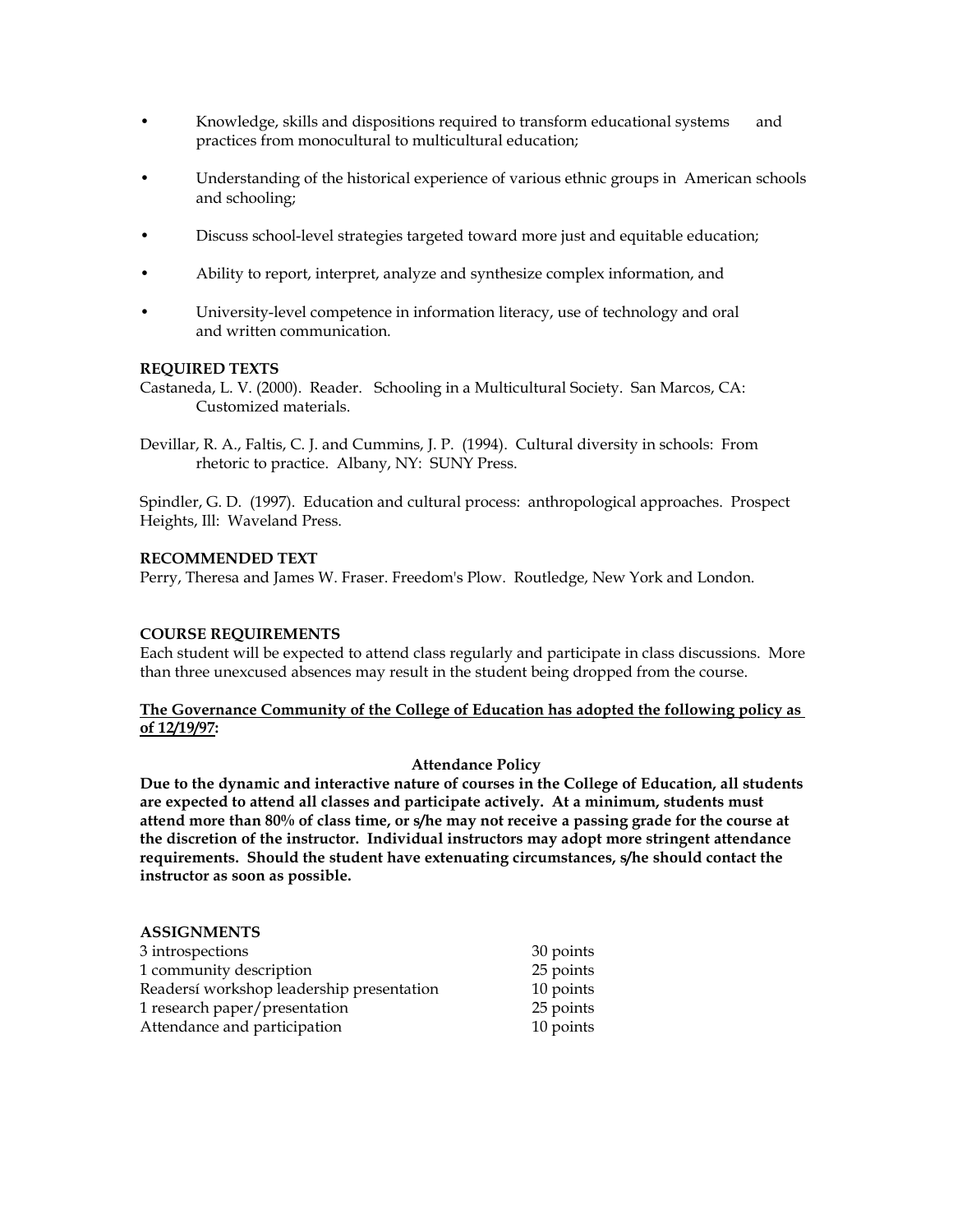All assignments are due on the dates indicated. Assignments must be typewritten/word processed, double-spaced, standard margins. It is expected that all assignments will reflect university-level composition and exposition. Use of electronic spelling and grammar checking is encouraged. Assignments may be submitted electronically as text messages or enclosures. Submit to both e-mail address indicated to ensure timely receipt and response.

# 1. **Introspections. (30 Points).**

Introspections consist of three reflective, analytical narratives which connect personal and professional experiences to course content. Theymay include synthesis of meaning from in-class activities, readings, outside resources and unresolved questions linked to the student's experience.

- A. **Introspection A: Analysis of Social and Cultural Location**. Reflectively analyze the significance of your personal history (era and location of your birth, first language and other languages in your home or acquired, ethnic/racial/national heritage, role of religionlief system, family values, how family members relate to one another, family expression of culture, nurturing and familial relations including extended relations, and family traditions and heritge. Given this background, analyze how these factors affect your "personal" location at the present. What do you consider your cultural heritage to be, does your culture influence your interactions with others, and what do you value and in what do you believe? How does this location influence your interaction with others? **Due October 3**
- B. **Introspection B: Analyze your affective response (beliefs, feelings, dispositions) to issues of diversity.** Discuss how you feel about the role of culture and schooling, how and why students succeed or fail, victimization of underrepresented populations in schooling, affirmative responses to inequity, and issues of segregation, integration and re-segregation, on a professional as well as personal level. You are encouraged to amplify our discussion and analysis with personal examples of dealing with the "isms" of diversity. **Due October 24.**
- C. **Introspection C: Describe and analyze the implications of what you believe/feel and what you have learned for classroom and/or school contexts.** Delineate how your values impact the way you interact with students, how you regard authority, expectations hold for students, yourself and professional colleagues, and how you expect students to communicate (verbally and nonverbally) with each other and with adults. Analyze approaches to multicultural education which seem to fit well with y ou and location, and how these are evident (or not) in your professional practice. **Due November 21.**

2. Community Description . Select a community that you wish to study. The community should reflect some aspect of cultural diversity. Take a ìtourî of the community. What do you observe? Take notes of the types of stores, homes, streets, signs, advertisements, that you observe. Based on your tour, begin to form some questions about this community. What kind of a ìfeelî do you get of this community? What is the ìcultureî of the community? Define the community. Provide a detailed description, as if drawing a picture. Pose at least 3 questions which deal with some aspect of culture: e.g., the nature of culture, perceptions culture, historical perspectives, demography, to name a few. Address each question in your paper, and write beyond the "observable" to address deeper notions concerning culture. You are encouraged to discuss your questions with the professor, who will be able to guide you in your discussion. Discussion of your questions (analysis) should be integrated with readings and activities specifically associated with your participation in the culture modules. Please provide the appropriate citation within the text and reference section. All papers should be double-spaced.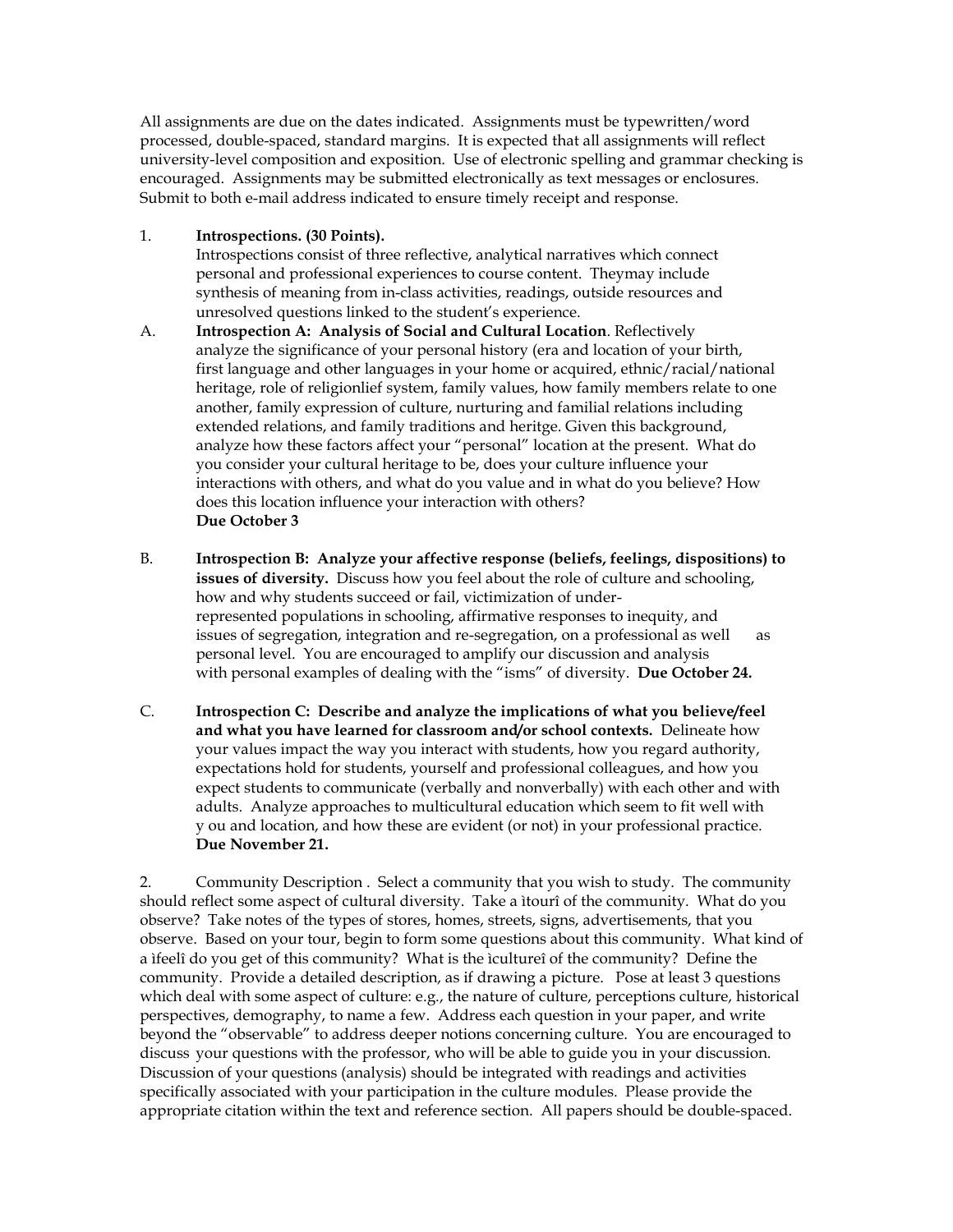Overall, your study of the community should address this question: Given what I have learned in this community study, what can I plan for as an educator? You will also identify a specific resource which may aide other educators in addressing the needs of a specific cultural group. Describe the resource (e.g., program, curriculum, research, book) and write up a one page summary which provides pertinent information for teachers. Include your notes and any other information concerning the community in an appendix. Minimum 5 page write-up. **Due November 7.**

- 3. **Reading Discussion Presentation**. During each class session one student will be responsible for leading a discussion on one of the readings for the week. The readers workshop leader will be expected to present the salient ideas surrounding the reading, pose 2-3 critical questions to the class, and relate it to a larger class discussion. Be sure to come prepared for the presentations. Leaders may use overheads, posters, etc., and will present the rest of the class with a summary handout of your presentation. Each presentation will last approximately 15-20 minutes and there will be a maximum of 4 presentations per week. Each person will be responsible for one presentation (10 points) during the semester. Students may choose to work in pairs (amaximum of two people together) but in that case they will synthesize two articles or chapters. A sign up sheet will be available starting **September 12, 2000.**
- 4. **Research paper/presentation.** Students are asked to think about a problem, issue, question, or concern that you would like to examine in relation to the education of the students in our schools. This assignment is intended to be open-ended, in order to allow you the flexibility to explore issues of personal interest. We will brainstorm ideas in class and students will be able to discuss issues, problems and progress in their weekly writing group meetings. Students are encouraged to collaborate on a research question. After you have settled on a question or problem, you will design some way to begin to answer the question. This can involve interviews with students or teachers, observations of individuals or groups, or any other means of gathering ìdata. While there is no specific format for your paper and you will examine various examples in class, each paper must contain specific sections. You will work in writing groups to conference, give and receive peer feedback regarding your research project. The following is a summary of the component parts and due dates for each section of the research paper.

## **5. DUE DATE¤RESEARCH PAPER SECTION**

**September 12**. **Question/methodology:** This is a one page paper that states the question your are asking and how you intend to go about answering the question, e.g. will you use a survey/questionnaire, observe students, interview students, etc.

**Sept. 26Setting/sample:** In this section you will describe the class population and the specific group with which you will be working during your inquiry  $\Box$  project.  $\Box$ 

**Oct. 17 Theoretical framework**: In this section you will summarize six to ten articles related to your question in order to situate your research within the context of existing literature. After you summarize the articles, you will need to write a coherent summary integrating the findings to serve as your theoretical framework. Please bring to class the six to ten articles with summaries.

**Oct. 15.Methodology and instrument development**: In this section you will describe the methodology you will use in detail, including any questionnaire, survey,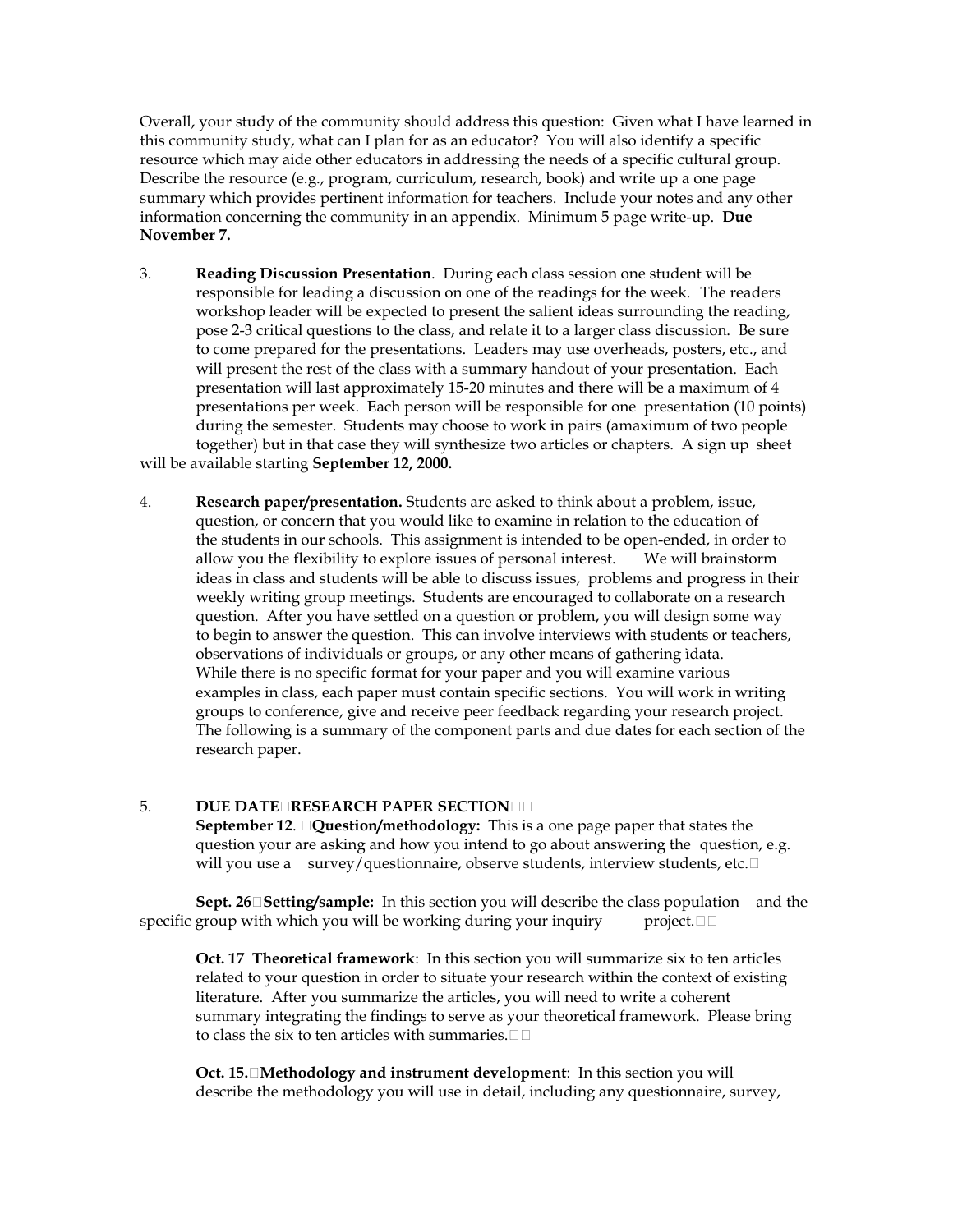interview questions, observational checklist, or whatever other instrument or tool you will use to collect your data. Be sure to bring a copy of your instrument to class.  $\Box$ 

**October 31. Working draft:** For this section you will put together your question, theoretical framework and methodology including your setting/sample and how you are conducting your research. You also need to bring all your "stuff," that is field notes, interviews, surveys, etc., all the data you have collected so far, and a description of how you will analyze this data. You are not expected to have your data analyzed and you may bring scraps of paper, if necessary.

**Nov. 14.Findings:** In this section you will report the findings from the analysis of your data. □□

**Nov. 21. Conclusions**: In this section you will report your conclusions based on your findings. Be sure to tie them into your theoretical framework. Do your findings agree or disagree with those studies you read?

**Dec. 5**. **Final draft**: Turn in the final draft of your research paper. Turn in two copies of your paper. Prepare a 1 page synopsis of your findings to distribute to your classmates, and be prepared to give a brief presentation. $\Box$ Be sure to bring two copies of each section to class each week, one to turn in and one for process work in your writing group that you will take home in order to use peer feedback on subsequent sections. This assignment is due **December 10, 2000.**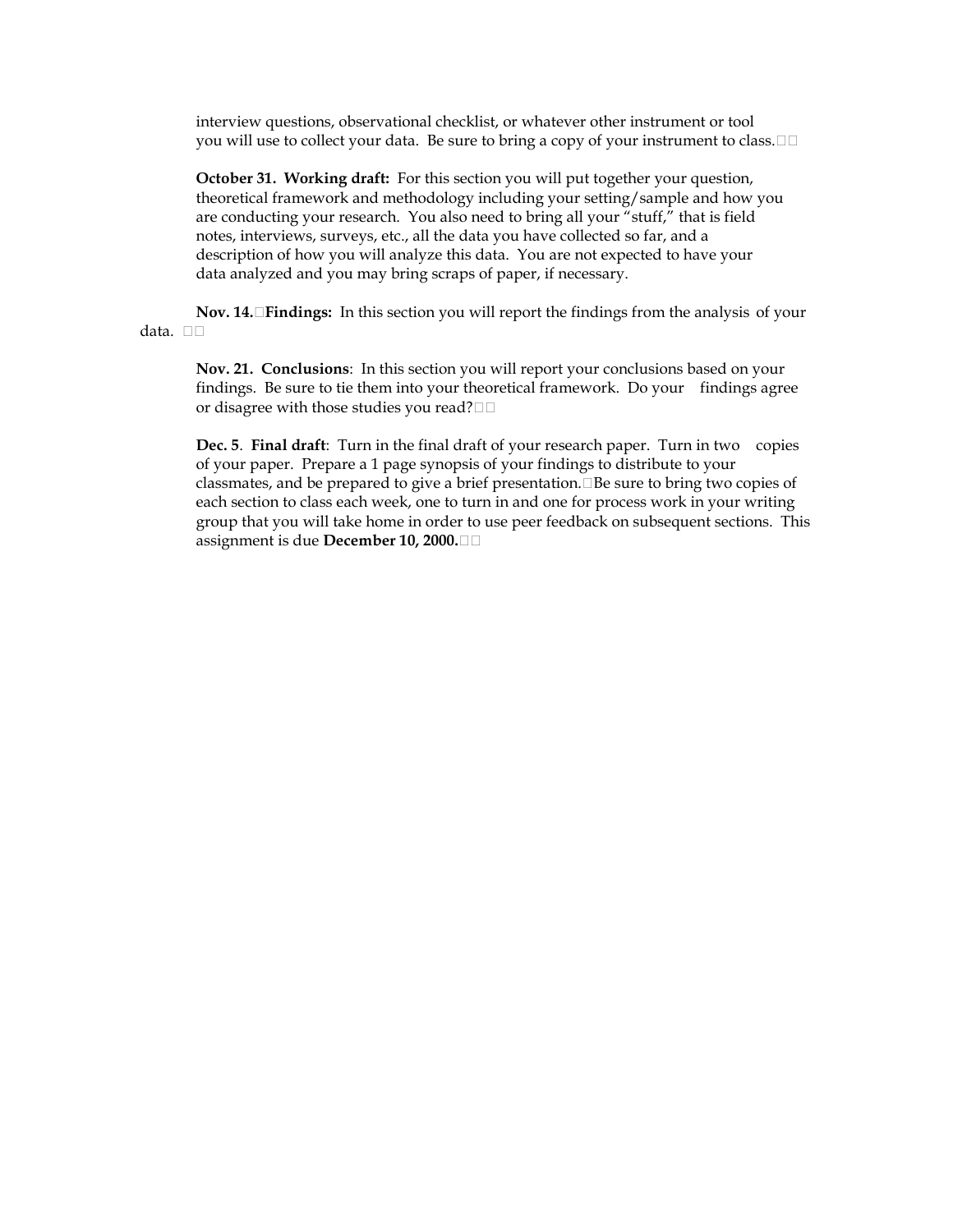## **COURSE OUTLINE: Readings are expected to be done prior to class meeting.**

## **DATE TOPIC REQUIRED READINGS AND ASSIGNMENTS**

## **8/29**

**Introduction/overview of social cultural context of education and schooling in a multicultural society; what is a context?**

Notes on the Context for Learning (Morimoto) Reader Response Groups In-Class: Freire, Letter to North American Teachers;  $\square$ 

## **9/5**

#### **Cultural diversity and educational equity When is a context? Determining context, social situation, and meaning;**   $\Box$

Read: McDermott, Social Relations as Contexts for Learning in Schooling & Delpit, The Silenced Dialogue: Power and Pedagogy in Educating Other People's Children (in reader);

## **9/12**

## **Education and Anthropology**

 $\Box$ Read: Spindlers, Chapters 1 & 2; Geertz, Clifford. Deep Play: Notes on a Balienese Cock Fight (In reader); DeVillar, Introduction & Ch 1; **Question Due**

## **9/19**

**Culture, Communication and Schooling Social, cultural, linguistic, and historical context;** 

Read: Trueba, Culturally-based Analysis of Racist Behavior in Schools: The Cultural Conflict Behind Academic Behavior. (In reader);

Read: Spindler, Beth Anne - A Case Study of Culturally Defined Adjustment and Teacher Perceptions (in Spindler) & McDermott (in Spindler), Achieving School Failure 1972-1997; DeVillar, Ch. 2 & 3;

\*\*\*\*In class: Carrasco, Lupita Tape (In reader);

 $\Box$ **9/26 Consideration of "other" students Setting/Sample due.** DeVillar, Chs. 4, 5, 8 Kissen, The Last Closet, The Real Lives of Lesbian and Gay Teachers (in reader); Harvard Educational Review; Special Issue: Lesbian, Gay, Bisexual, and Transgender People in Education (Reader);

**10/3**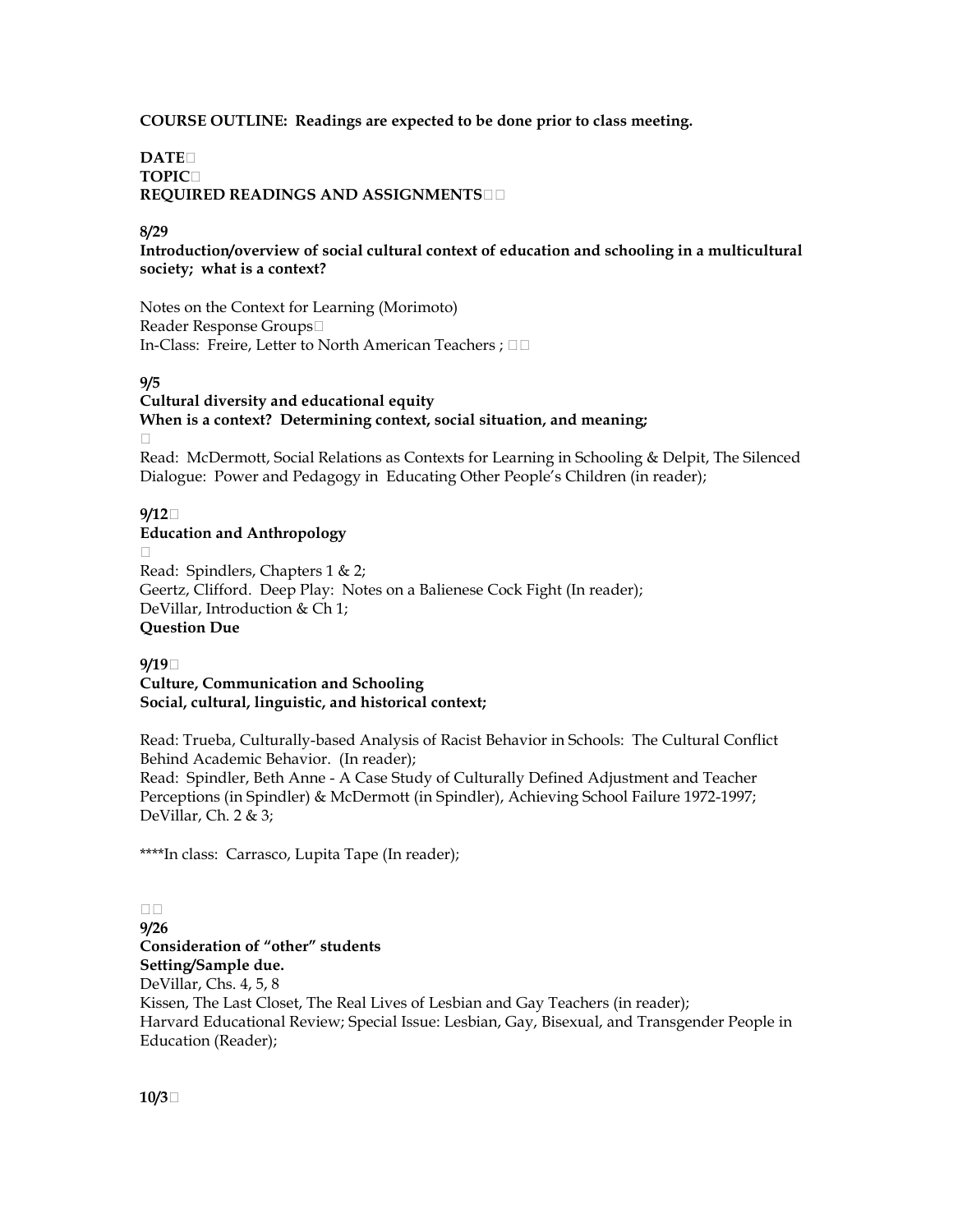## **Theories of school achievement Principles of Social Structure and Organization;**

In Class: Mehan, Structuring School Structure (in reader); Read: Firth, Some Principles of Social Organization & Florio-Ruane, Social Organization of Classes and Schools, (in reader);

**Introspection A Due! Theoretical Framework Due.**

**10/10**

**The "isms." Examining stereotypes Social Structure and Organization of Classes & Schools & Expectations**  $\Box$ 

In Class: Rist, Student Social Class and Teacher Expectations (to be provided by Castaneda); Read: Carrasco et al. Aspects of Bilingual Studentsí Communicative Competence in the Classroom: A Case Study (in reader); Spindler, Chapter 6, Why Have Minority Groups in North America Been Disadvantaged by Their Schools?

## **10/17**

# **Toward affirming diversity Cultural and Linguistic Competence & Perception;**

Read: Spindler, Beth Anne - A Case Study of Culturally Defined Adjustment and Teacher Perceptions (in Spindler) & McDermott (in Spindler), Achieving School Failure. (discussion) **Methodology/Instrumentation Due.**

**10/24 Learning from students; The Home Context; Educational Technology.** Devillar, Chs. 11, 12, 13, 14

# **Introspection B Due.**

**10/31 Multicultural Education: Practice through theory From Home to School; Bilingual Education/Second Language Acquisition;**  Read: Trueba and Delgado-Gaitan, Socialization of Mexican Children for Cooperation and Competition (in reader); DeVillar, Ch. 7 & 10; **Working Draft Due.**

**11/7Multicultural Education & School Reform; From Community to School;** 

Read: Hammond in Spindler, Ch. 11, Teaching and Learning Through Mien Culture: A Case Study in Community-School Relations (in Spindler);

**Community Description Due. Findings/Conclusions due.**  $\Box$ Box **11/14 Impact of Context in Curriculum, Instruction & Policy**